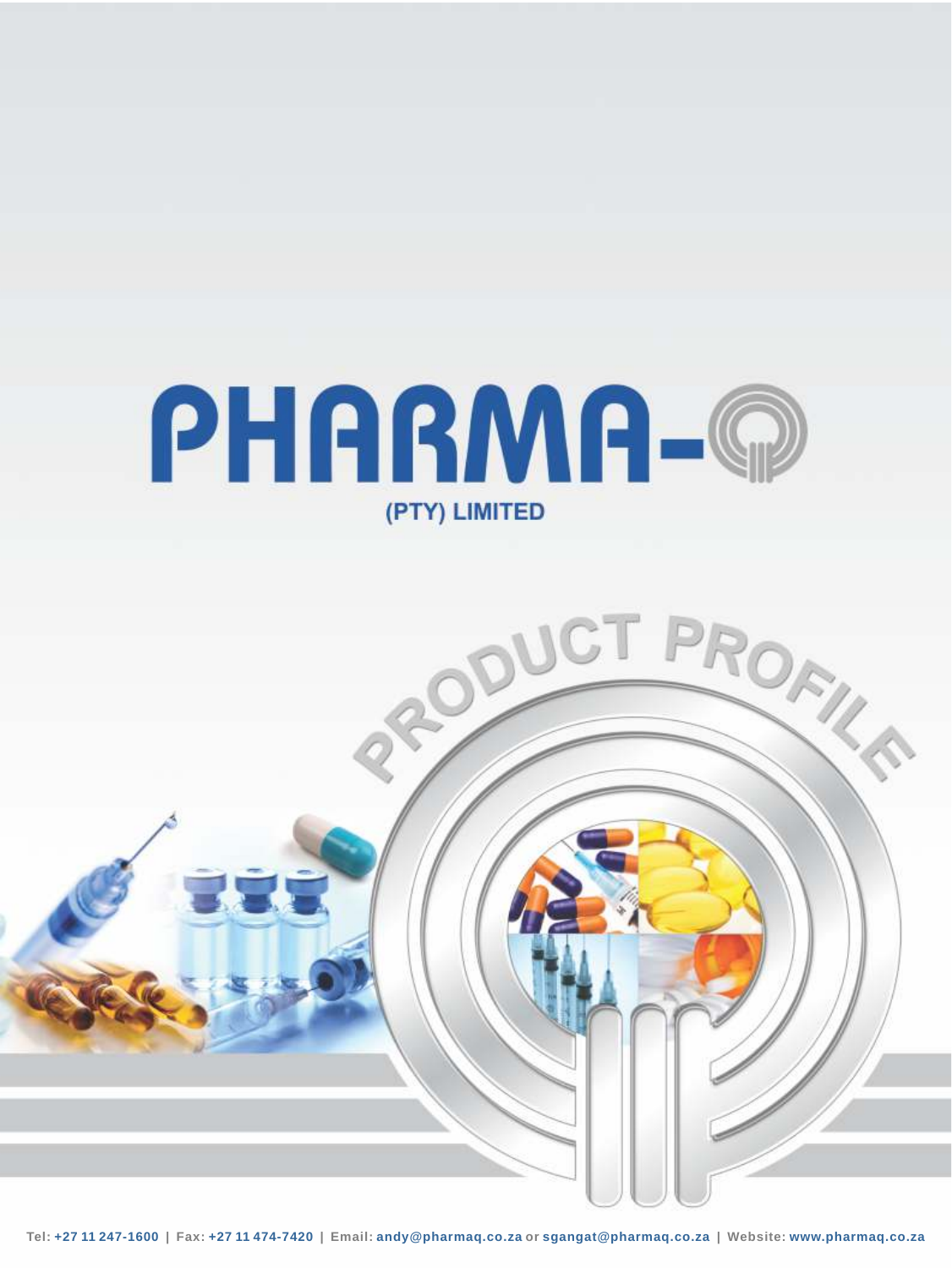## PHARMA-@ **(PTY) LIMITED**

|                | <b>Product Description</b>                                                                     | <b>Pack</b><br><b>Size</b> | <b>Active Ingredient</b>                                                                                                    | <b>Therapeutic</b><br><b>Category</b> | <b>Indications</b>                                                                                                                                                                                                                                                                                                                                                                                                                                          |
|----------------|------------------------------------------------------------------------------------------------|----------------------------|-----------------------------------------------------------------------------------------------------------------------------|---------------------------------------|-------------------------------------------------------------------------------------------------------------------------------------------------------------------------------------------------------------------------------------------------------------------------------------------------------------------------------------------------------------------------------------------------------------------------------------------------------------|
| 1              | S4 Pharma-Q Adrenaline<br>Inj 1mg/1ml                                                          | 10 x 1ml                   | Each ml contains:<br>Adrenaline base as Tartrate 1mg                                                                        | Sympathomimetic                       | Anaphylactic shock, relief of bronchial<br>spasm, acute allergy & cardiovascular<br>resuscitation.                                                                                                                                                                                                                                                                                                                                                          |
| 2              | Reg. No. 30/5.1/0395<br>S4 Pharma-Q Atropine<br>Inj 0,5mg/1ml<br>Reg. No. 31/5.4/0206          | 10 x 1ml                   | Each ml contains:<br>Atropine Sulphate 0,5mg                                                                                | Antimuscarinic                        | Pre-operatively to counteract the vagal<br>effects during anaesthesia, counteract<br>the unwanted muscarine effects which<br>may accompany reversal of<br>neuromuscular blockade with<br>neostigmine, initial treatment of<br>patients with acute myocardial<br>infarction in whom excessive vagal tone<br>causes sinus or<br>nodal bradycardia, treatment of<br>muscarine toxicity, pesticide poisoning<br>(organophosphate cholinesterase<br>inhibitors). |
| 3              | S4 Pharma-Q Atropine<br>Inj 1mg/1ml<br>Reg. No. 31/5.4/0207                                    | 10 x 1ml                   | Each ml contains:<br>Atropine Sulphate 1mg                                                                                  | Antimuscarinic                        | Pre-operatively to counteract the vagal<br>effects during anaesthesia, counteract<br>the unwanted muscarine effects which<br>may accompany reversal of<br>neuromuscular blockade with<br>neostigmine, initial treatment of<br>patients with acute myocardial<br>infarction in whom excessive vagal tone<br>causes sinus or<br>nodal bradycardia, treatment of<br>muscarine toxicity, pesticide poisoning<br>(organophosphate cholinesterase<br>inhibitors). |
| $\overline{4}$ | S4 Pharma-Q<br>Betamethasone 4mg/ml<br>Reg. No. 32/21.5.1/0338                                 | 10 x 1ml                   | Each ml contains:<br>Betamethasone Sodium Phosphate<br>equivalent to Betamethasone 4mg                                      | Corticosteroid                        | Substitution therapy in the treatment of<br>adrenal insufficiency states, symptomatic<br>treatment of inflammatory conditions.                                                                                                                                                                                                                                                                                                                              |
|                | S4 Pharma-Q<br>Bupivacaine Inj 50mg/10ml<br>Reg. No. 31/4/0007                                 |                            | 10 x 10ml   Each 10ml contains:<br>Bupivacaine Hydrochloride 50mg                                                           | Local Anaesthetic                     | Regional nerve block including<br>conduction anaesthesia when a<br>prolonged effect is required.                                                                                                                                                                                                                                                                                                                                                            |
| 6              | S4 Pharma-Q<br><b>Bupivacaine Spinal with</b><br>Dextrose Inj (20mg/4ml)<br>Reg. No. 31/4/0006 | 10 x 4ml                   | Each 4ml in 5ml ampoule contains:<br>Bupivacaine Hydrochloride 20mg<br>Dextrose Anhydrous 290,8mg (as<br>monohydrate 320mg) | Local Anaesthetic                     | Spinal Anaesthesia                                                                                                                                                                                                                                                                                                                                                                                                                                          |
| 7              | S3 Pharma-Q Cimetidine<br>Inj 200mg/2ml<br>Reg. No. 32/11.4.3/0196                             | 10 x 2ml                   | Each 2ml contains:<br>Cimetidne as Hydrochloride 200mg                                                                      | H <sub>2</sub> Receptor<br>antagonist | Gastric and duodenal ulcers,<br>oesophageal reflux, Zollinger Ellison<br>Syndrome and other conditions<br>associated with hypersecretory states.                                                                                                                                                                                                                                                                                                            |
| 8              | S4 Pharma-Q<br>Clindamycin Inj 600mg/4ml<br>Reg. No. 32/20.1.1/0502                            | 10 x 4ml                   | Each 4ml in 5ml ampoule contains:<br>Clindamycin as Phosphate 600mg                                                         | Anti-Microbial agent                  | Serious anaerobic infections, severe<br>streptococcal and staphylococcal<br>infections.                                                                                                                                                                                                                                                                                                                                                                     |
| 9              | S5 Pharma-Q<br>Clomipramine HCI Inj<br>25mg/2ml<br>Reg. No. 33/1.2/0473                        | 10 x 2ml                   | Each 2ml contains:<br>Clomipramine Hydrochloride 25mg                                                                       | Tricyclic anti-<br>depressant         | Major depression, obsessive compulsive<br>disorders.                                                                                                                                                                                                                                                                                                                                                                                                        |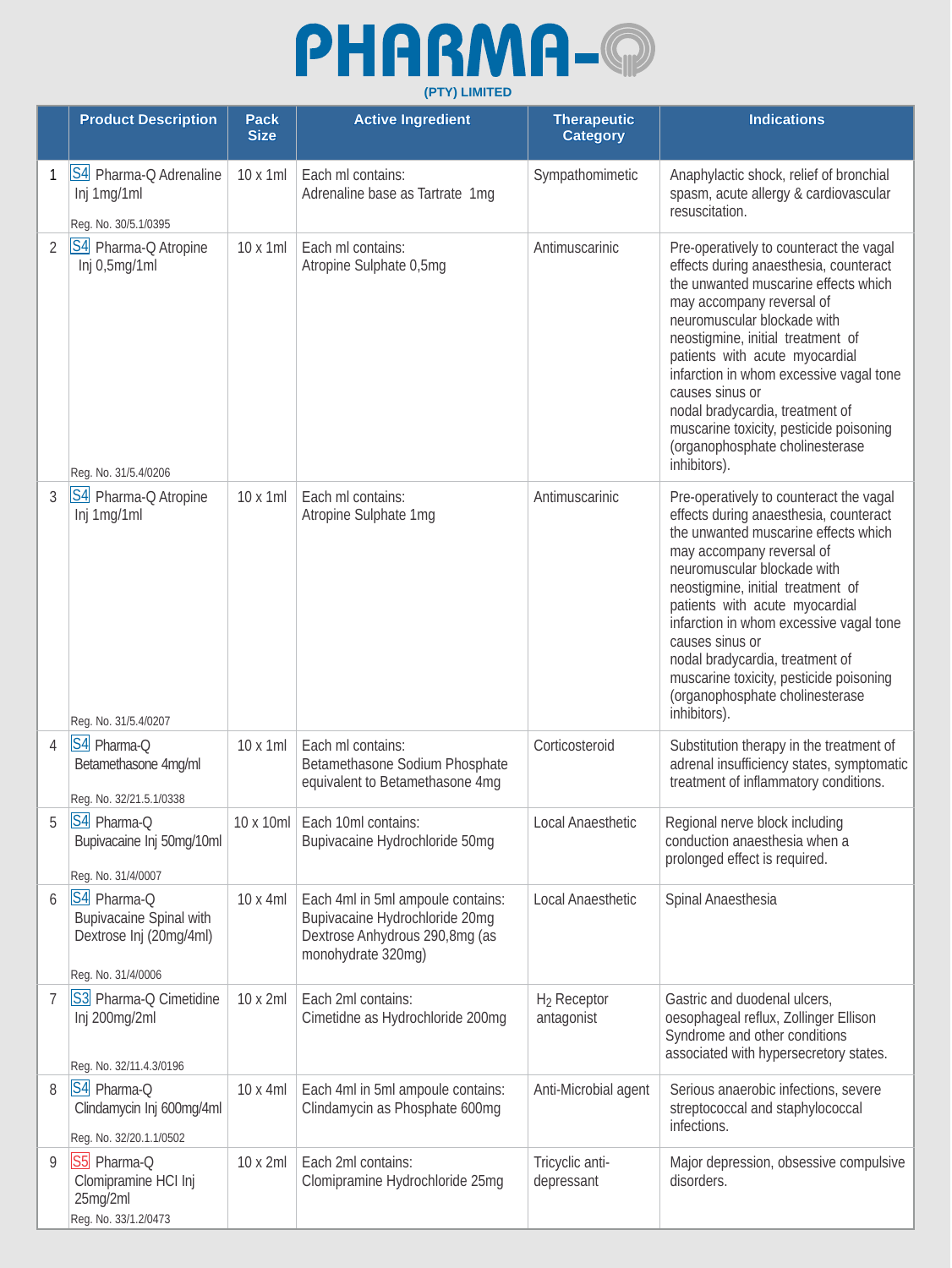

|                 | <b>Product Description</b>                                                       | <b>Pack</b><br><b>Size</b>                                              | <b>Active Ingredient</b>                                                                         | <b>Therapeutic</b><br><b>Category</b> | <b>Indications</b>                                                                                                                                                                                                                                 |
|-----------------|----------------------------------------------------------------------------------|-------------------------------------------------------------------------|--------------------------------------------------------------------------------------------------|---------------------------------------|----------------------------------------------------------------------------------------------------------------------------------------------------------------------------------------------------------------------------------------------------|
| 10 <sup>°</sup> | S4 Pharma-Q Co-<br><b>Trimoxazole Tabs</b><br>Reg. No. 27/20.2/0302              | 20's<br>100's<br>500's<br>1000's<br><b>Blister</b><br>strips of<br>10's | Each tablet contains:<br>Trimethoprim 80mg<br>Sulphamethoxazole 400mg                            | Anti-Microbial agent                  | Treatment of infections of the upper &<br>lower respiratory tract, urinary tract,<br>alimentary tract, & genital tract.                                                                                                                            |
| 11              | S4 Pharma-Q Co-<br>Trimoxazole Injection 5ml<br>Reg. No. 29/20.2/0665            | 10 x 5ml                                                                | Each 5ml ampoule contains:<br>Trimethoprim 80mg<br>Sulphamethoxazole 400mg                       | Anti-Microbial agent                  | Genito-urinary tract, respiratory tract,<br>gastro-intestinal tract infections.                                                                                                                                                                    |
| 12              | S2 Micro Cough Syrup<br>Reg. No. 27/10.1/0301                                    | 100ml<br>200ml                                                          | Each 5ml contains:<br>Diphenhydramine HCI 14mg<br>Ammonium Chloride 136mg<br>Sodium Citrate 56mg | Antitussive<br>Expectorant            | Alleviation of cough.                                                                                                                                                                                                                              |
| 13              | S4 Pharma-Q<br>Dexamethasone<br>Phosphate Inj 4mg/1ml<br>Reg. No. 33/21.5.1/0512 | 10 x 1ml                                                                | Each 1ml contains:<br>Dexamethasone Phosphate as<br>Disodium salt 4mg                            | Corticosteroids                       | Used for anti-inflammatory and<br>immunosuppressive effects.                                                                                                                                                                                       |
| 14              | S5 Pharma-Q Diazepam<br>Inj 10mg/2ml<br>Reg. No. 32/2.6/0197                     | 10 x 2ml                                                                | Each 2ml contains:<br>Diazepam 10mg                                                              | Tranquilizer                          | Anxiety and tension, sedative &<br>premedication, control of muscle spasm,<br>management of alcohol withdrawal<br>syndrome, control of status epilepticus.                                                                                         |
| 15              | S3 Pharma-Q Diclofenac<br>Inj 75mg/3ml<br>Reg. No. 32/3.1/0240                   | 50 x 3ml                                                                | Each 3ml contains:<br>Diclofenac Sodium 75mg                                                     | Anti-Inflammatory<br>Antirheumatic    | Analgesic, anti-inflammatory,<br>antirheumatic. Used for acute gout<br>attacks.                                                                                                                                                                    |
| 16              | S3 Micro Diclofenac<br>Inj Multi Dose vial<br>Reg. No. 33/3.1/0334               | 10 x 15ml<br>vials                                                      | Each 3ml contains;<br>Diclofenac Sodium 75mg                                                     | Anti-Inflammatory<br>Antirheumatic    | Analgesic, anti-inflammatory,<br>antirheumatic. Used for acute gout<br>attacks.                                                                                                                                                                    |
| 17              | S4 Pharma-Q<br>Dobutamine Inj<br>12,5mg/ml<br>Reg. No. 32/6.1/0109               | 10 x 20ml<br>vials                                                      | Each 20ml vial contains:<br>Dobutamine HCI equivalent to<br>12,5mg/ml                            | Cardiac Stimulants                    | Used to achieve ionotropic effect in<br>congestive heart failure due to<br>cardiomyopathies, myocardial infarction,<br>cardiac surgical procedures.                                                                                                |
| 18              | S4 Pharma-Q Dopamine<br>Concentrate Inj<br>200mg/5ml<br>Reg. No. 30/6.1/0169     | 10 x 5ml                                                                | Each 5ml contains:<br>Dopamine Hydrochloride 200mg                                               | <b>Cardiac Stimulants</b>             | Shock unresponsive to fluid loss<br>replacement especially in impaired renal<br>function, haemodynamic imbalance<br>associated with myocardial infarction,<br>trauma, septic shock and cardiac surgery.<br>Management of congestive heart failure. |
| 19              | S4 Pharma-Q Dopamine<br>Concentrate Inj<br>50mg/10ml<br>Reg. No. 29/6.1/0786     | 10 x 10ml                                                               | Each 10ml contains:<br>Dopamine Hydrochloride 50mg                                               | <b>Cardiac Stimulants</b>             | Shock unresponsive to fluid loss<br>replacement especially in impaired renal<br>function, haemodynamic imbalance<br>associated with myocardial infarction,<br>trauma, septic shock and cardiac surgery.<br>Management of congestive heart failure. |
| 20              | S5 Pharma-Q Droperidol<br>Inj 5mg/2ml<br>Reg. No. 34/2.6.5/0126                  | 10 x 2ml                                                                | Each 2ml contains:<br>Droperidol as lactate 5mg                                                  | Neuroleptic                           | Pre-operatively as a sedative or<br>tranquilizer.<br>In combination for neurolept analgesia.<br>Pre-operatively for its anti-emetic effects.                                                                                                       |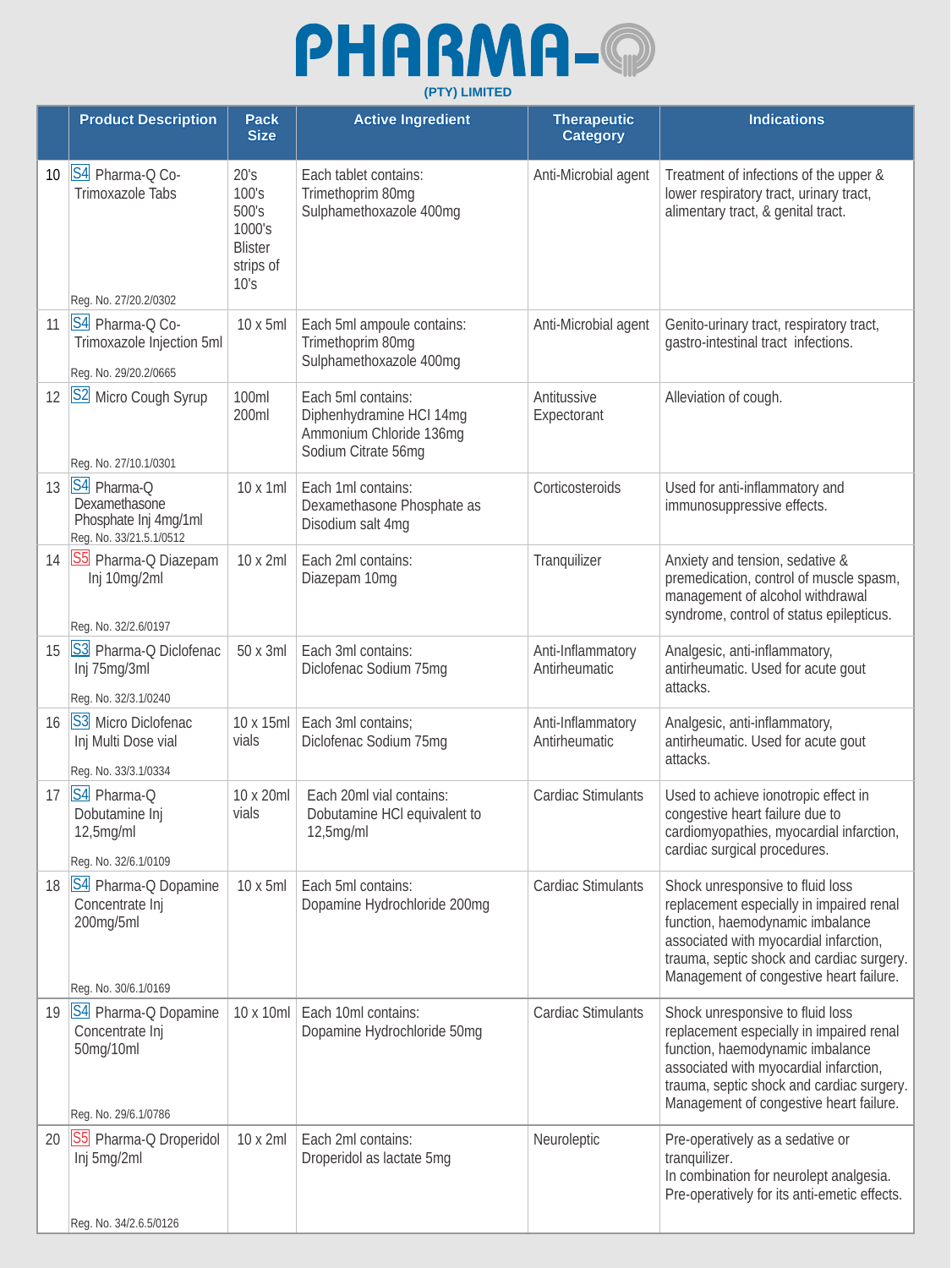## PHARMA-@ **(PTY) LIMITED**

|    | <b>Product Description</b>                                            | <b>Pack</b><br><b>Size</b> | <b>Active Ingredient</b>                                                                                            | <b>Therapeutic</b><br><b>Category</b>               | <b>Indications</b>                                                                                                                                                                                                |
|----|-----------------------------------------------------------------------|----------------------------|---------------------------------------------------------------------------------------------------------------------|-----------------------------------------------------|-------------------------------------------------------------------------------------------------------------------------------------------------------------------------------------------------------------------|
| 21 | S6 Pharma-Q Fentanyl<br>Inj 100µg/2ml<br>Reg. No. 29/2.7/0605         | 10 x 2ml                   | Each 2ml contains:<br>Fentanyl base as Citrate 100µg                                                                | Narcotic Analgesic                                  | Used for anaesthesia and can be used<br>for post operative analgesia. Used in<br>conjunction with neuropleptics and<br>inhalation anaesthetics.                                                                   |
| 22 | S6 Pharma-Q Fentanyl<br>Inj 500µg/10ml<br>Reg. No. 29/2.7/0604        | 10 x 10ml                  | Each 10ml contains:<br>Fentanyl base as Citrate 500µg                                                               | Narcotic Analgesic                                  | Used for anaesthesia and can be used<br>for post operative analgesia. Used in<br>conjunction with neuropleptics and<br>inhalation anaesthetics.                                                                   |
| 23 | S3 Pharma-Q<br>Furosemide Inj 20mg/2ml<br>Reg. No. 32/18.1/0194       | 10 x 2ml                   | Each 1ml contains:<br>Furosemide as Sodium Salt 10mg                                                                | <b>Diuretics</b>                                    | Oedema of cardiac, hepatic or renal<br>origin, acute pulmonary oedema, cerebral<br>oedema, forced diuresis.                                                                                                       |
| 24 | S3 Pharma-Q<br>Furosemide Inj 50mg/5ml<br>Reg. No. 29/18.1/0664       | 10 x 5ml                   | Each 1ml contains:<br>Furosemide as Sodium Salt 10mg                                                                | <b>Diuretics</b>                                    | Oedema of cardiac, hepatic or renal<br>origin, acute pulmonary oedema, cerebral<br>oedema, forced diuresis.                                                                                                       |
| 25 | S4 Pharma-Q<br>Gentamicin Inj 20mg/2ml<br>Reg. No. 31/20.1.1/0441     | 10 x 2ml                   | Each 2ml contains:<br>Gentamicin Sulphate<br>Equivalent to Gentamicin base 20mg                                     | Broad & Medium<br>Spectrum Anti-<br>Microbial agent | Active against gram negative<br>bacilli(Pseudomonas)<br><b>Urinary Tract Infections</b><br><b>Systemic infections</b><br>Bone and soft tissue infections<br>Infected burns<br>Infections of the respiratory tract |
| 26 | S4 Pharma-Q<br>Gentamicin Inj 40mg/1ml<br>Reg. No. 31/20.1.1/0442     | 10 x 1ml                   | Each 1ml contains:<br>Gentamicin Sulphate<br>Equivalent to Gentamicin base 40mg                                     | Broad & Medium<br>Spectrum Anti-<br>Microbial agent | Active against gram negative<br>bacilli(Pseudomonas)<br><b>Urinary Tract Infections</b><br><b>Systemic infections</b><br>Bone and soft tissue infections<br>Infected burns<br>Infections of the respiratory tract |
| 27 | S4 Pharma-Q<br>Gentamicin Inj 80mg/2ml<br>Reg. No. 31/20.1.1/0443     | 10 x 2ml                   | Each 2ml contains:<br>Gentamicin Sulphate<br>Equivalent to Gentamicin base 80mg                                     | Broad & Medium<br>Spectrum Anti-<br>Microbial agent | Active against gram negative<br>bacilli(Pseudomonas)<br><b>Urinary Tract Infections</b><br><b>Systemic infections</b><br>Bone and soft tissue infections<br>Infected burns<br>Infections of the respiratory tract |
| 28 | SO Pharma-Q Gesic<br>Syrup<br>Reg. No. 28/2.7/0686                    | 100ml<br>50 <sub>ml</sub>  | Each 5ml contains:<br>Paracetamol 120mg<br>No alcohol, no sugar                                                     | Analgesics<br>Antipyretics                          | For the relief of mild to moderate pain<br>and fever.                                                                                                                                                             |
| 29 | <b>S5</b> Micro Gesic Tablets<br>Reg. No. 27/2.8/0303                 | 1000's                     | Each tablet contains:<br>Paracetamol 320mg<br>Caffeine Anhydrous 32mg<br>Codeine Phosphate 8mg<br>Meprobamate 150mg | Analgesics                                          | For the relief of pain<br>Pain associated with tension                                                                                                                                                            |
| 30 | S5 Pharma-Q<br>Hydroxyzine Inj<br>100mg/2ml<br>Reg. No. 31/2.6.3/0070 | 10 x 2ml                   | Each 2ml contains:<br>Hydroxyzine Hydrochloride 100mg                                                               | Tranquilizers                                       | Pre- and post-operative sedative, control<br>nausea and vomiting, symptomatic<br>treatment of vertigo, nausea and<br>vomiting of Ménière's disease.                                                               |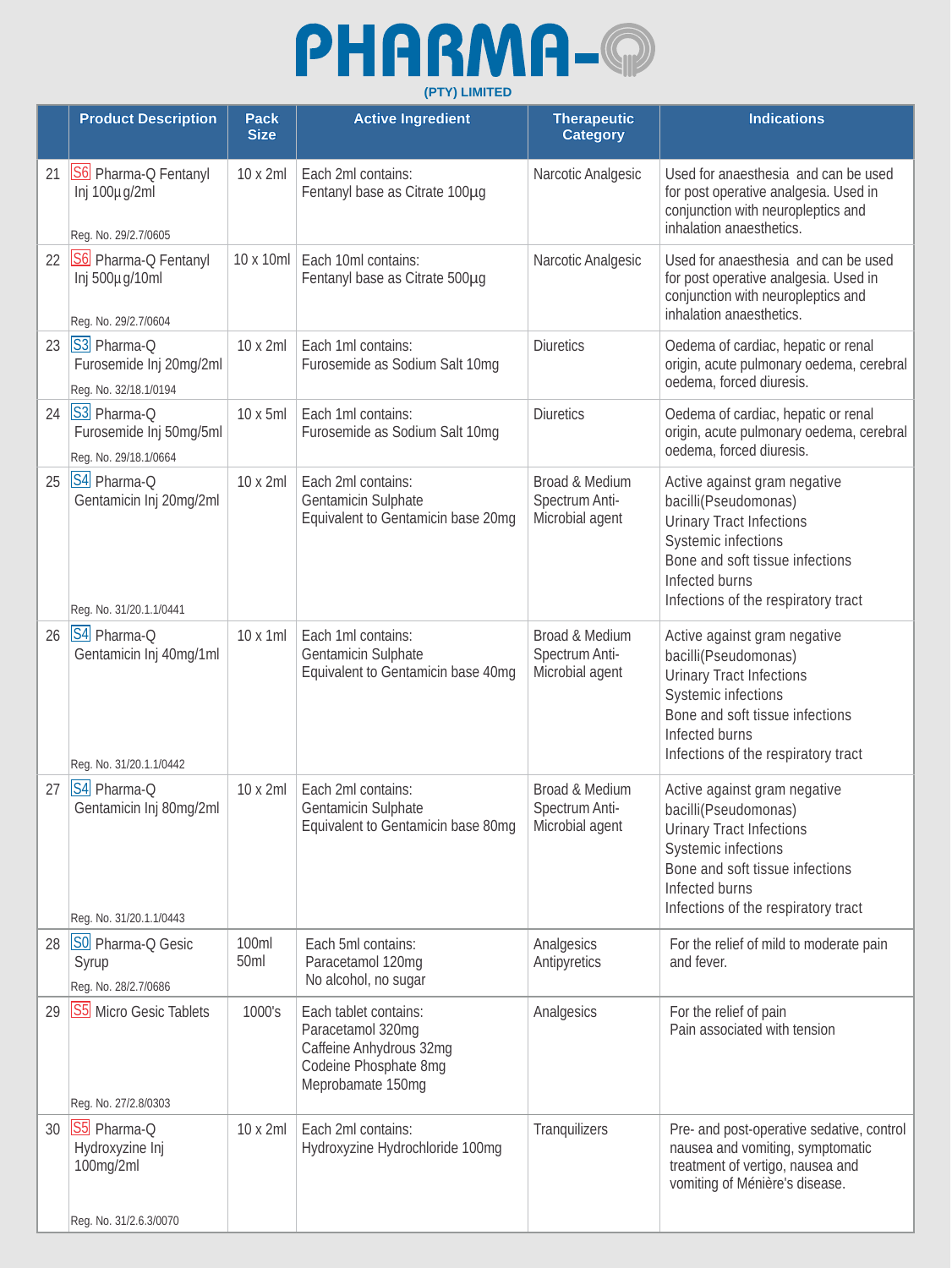

|    | <b>Product Description</b>                                                              | <b>Pack</b><br><b>Size</b> | <b>Active Ingredient</b>                                           | <b>Therapeutic</b><br><b>Category</b>           | <b>Indications</b>                                                                                                                                                                                                                                                                                                                                                                                                                                                                                          |
|----|-----------------------------------------------------------------------------------------|----------------------------|--------------------------------------------------------------------|-------------------------------------------------|-------------------------------------------------------------------------------------------------------------------------------------------------------------------------------------------------------------------------------------------------------------------------------------------------------------------------------------------------------------------------------------------------------------------------------------------------------------------------------------------------------------|
| 31 | S2 Pharma-Q Hyoscine<br>Butylbromide Inj 20mg/1ml<br>Reg. No. 32/11.2/0242              | 10 x 1ml                   | Each 1ml contains:<br>Hyosoine Butylbromide 20mg                   | Gastro-intestinal<br>antispasmodic              | Treatment of gastro intestinal spasm.                                                                                                                                                                                                                                                                                                                                                                                                                                                                       |
| 32 | S5 Pharma-Q Ketamine<br>Inj 10mg/1ml<br>Reg. No. 33/2.1/0423                            | 10 x 20ml                  | Each 1ml contains:<br>10mg Ketamine as the hydrochloride<br>salt   | General Sedative /<br>anaesthesia               | Anaesthesia induction, or in combination<br>for general anaesthesia maintenance, in<br>children for the management of minor<br>surgical and diagnostic procedures etc,<br>that require intense analgesia.                                                                                                                                                                                                                                                                                                   |
| 33 | S5 Pharma-Q Ketamine<br>Inj 50mg/1ml<br>Reg. No. 33/2.1/0424                            | $10 \times 10$ ml          | Each 1ml contains:<br>50mg Ketamine as the hydrochloride<br>salt   | General Sedative /<br>anaesthesia               | Anaesthesia induction, or in combination<br>for general anaesthesia maintenance, in<br>children for the management of minor<br>surgical and diagnostic procedures etc,<br>that require intense analgesia.                                                                                                                                                                                                                                                                                                   |
| 34 | S5 Pharma-Q Ketamine<br>Inj 100mg/1ml<br>Reg. No. 33/2.1/0425                           | 10 x 10ml                  | Each 1ml contains:<br>100mg Ketamine as the<br>hydrochloride salt  | General Sedative /<br>anaesthesia               | Anaesthesia induction, or in combination<br>for general anaesthesia maintenance, in<br>children for the management of minor<br>surgical and diagnostic procedures etc,<br>that require intense analgesia.                                                                                                                                                                                                                                                                                                   |
| 35 | Pharma-Q Lubricating<br>Jelly<br>Reg. No. 31/13.5/0475                                  | 1 x 50g<br>1 x 100g        | Each 100g contains:<br>Glycerine 11,25g                            | Lubricant                                       | Lubrication                                                                                                                                                                                                                                                                                                                                                                                                                                                                                                 |
| 36 | S4 Pharma-Q<br>Metoclopramide Inj<br>10mg/2ml                                           | 10 x 2ml                   | Each 2ml contains:<br>Metoclopramide base 10mg as<br>hydrochloride | Anti-emetic and<br>Anti-vertigo<br>preparations | Control of nausea and vomiting<br>associated with gastro-intestinal<br>disorders, medicine related, post<br>operations. Gastro- intestinal motility<br>disorders, reduced gastro- intestinal<br>motility such as gastropareis etc, gastro-<br>oesophageal reflux and dyspepsia;<br>gastric stasis or hypomotility, with<br>migraine, following surgery and with<br>chemo and radio therapy. Also used to<br>stimulate gastric emptying for<br>radiographic examinations of the gastro-<br>intestinal tract. |
| 37 | Reg. No. 34/5.7.2/0051<br>S5 Pharma-Q<br>Midazolam Inj 5mg/5ml<br>Reg. No. A38/2.2/0564 | 10 x 5ml                   | Each 5ml contains:<br>Midazolam 5mg as hydrochloride               | Sedative, hypnotic                              | Used intramuscularly for pre-operative<br>sedation, anaesthesia induction in<br>children. Used intravenously for pre-<br>operative and conscious sedation,<br>premedication before anaesthesia<br>induction, induction of anaesthesia,<br>maintenance of anaesthesia and long<br>term sedation.                                                                                                                                                                                                             |
| 38 | S5 Pharma-Q<br>Midazolam Inj 15mg/3ml<br>Reg. No. A38/2.2/0565                          | $5x$ 3ml<br>50 x 3ml       | Each 3ml contains:<br>Midazolam 15mg as hydrochloride              | Sedative, hypnotic                              | Used intramuscularly for pre-operative<br>sedation, anaesthesia induction in<br>children. Used intravenously for pre-<br>operative and conscious sedation,<br>premedication before anaesthesia<br>induction, induction of anaesthesia,<br>maintenance of anaesthesia and long<br>term sedation.                                                                                                                                                                                                             |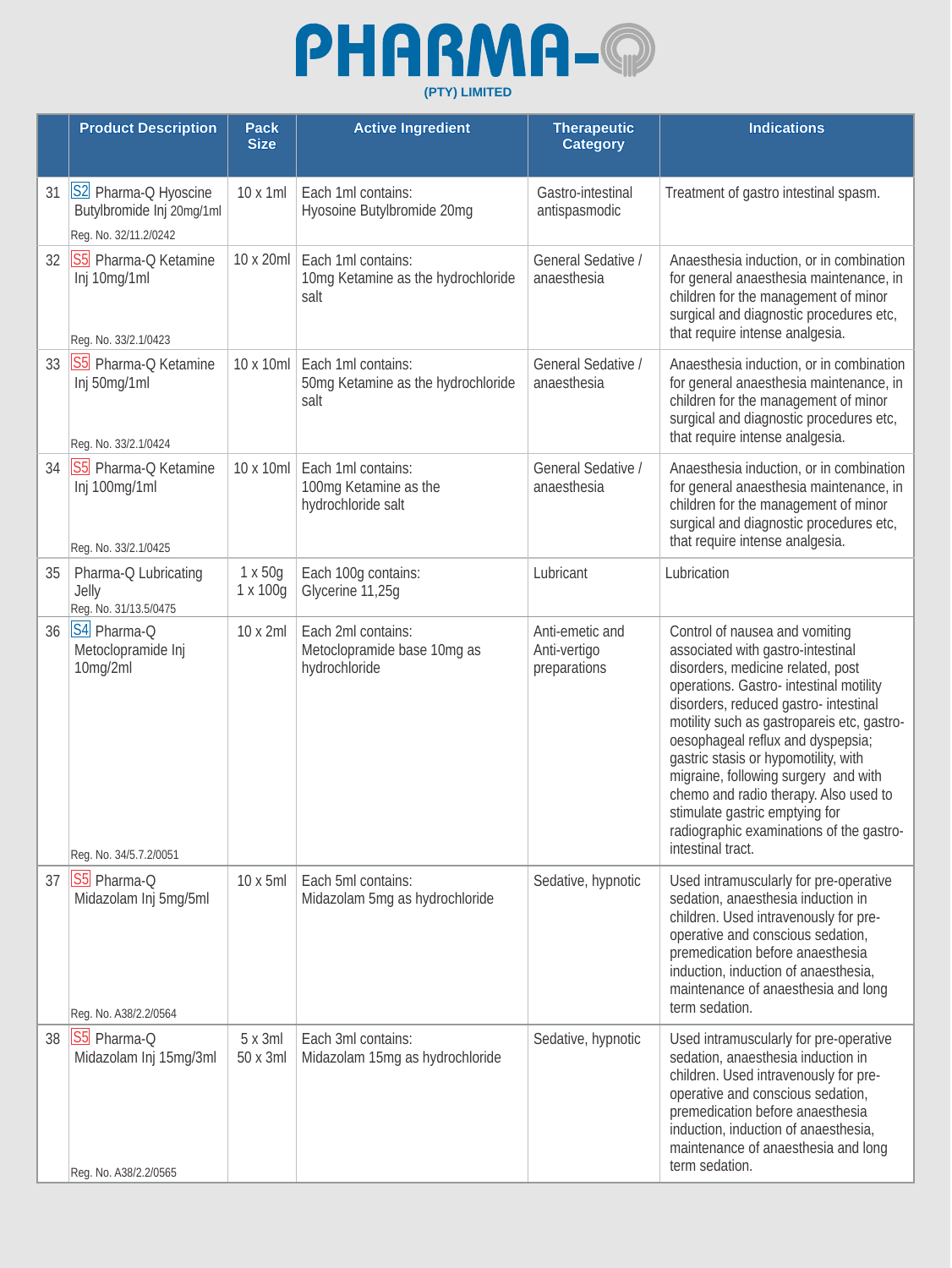

|    | <b>Product Description</b>                                                                       | <b>Pack</b><br><b>Size</b> | <b>Active Ingredient</b>                                             | <b>Therapeutic</b><br><b>Category</b> | <b>Indications</b>                                                                                                                                                                                                                                                                                                   |
|----|--------------------------------------------------------------------------------------------------|----------------------------|----------------------------------------------------------------------|---------------------------------------|----------------------------------------------------------------------------------------------------------------------------------------------------------------------------------------------------------------------------------------------------------------------------------------------------------------------|
| 39 | S5 Pharma-Q<br>Midazolam Inj<br>50mg/10ml<br>Reg. No. A38/2.2/0566                               | 10 x 10ml                  | Each 10ml contains:<br>Midazolam 50mg as hydrochloride               | Sedative, hypnotic                    | Used intramuscularly for pre-operative<br>sedation, anaesthesia induction in<br>children. Used intravenously for pre-<br>operative and conscious sedation,<br>premedication before anaesthesia<br>induction, induction of anaesthesia,<br>maintenance of anaesthesia and long<br>term sedation.                      |
| 40 | S6 Pharma-Q Morphine<br>Inj 10mg/1ml<br>Reg. No. 29/2.7/0475                                     | 10 x 1ml                   | Each 1ml contains:<br>Morphine Sulphate 10mg without<br>preservative | Narcotic Analgesics                   | Relief of intractable pain not controlled<br>with non-narcotic analgesics.                                                                                                                                                                                                                                           |
| 41 | S6 Pharma-Q Morphine<br>Inj 15mg/1ml<br>Reg. No. 29/2.7/0476                                     | 10 x 1ml                   | Each 1ml contains:<br>Morphine Sulphate 15mg without<br>preservative | Narcotic Analgesics                   | Relief of intractable pain not controlled<br>with non-narcotic analgesics.                                                                                                                                                                                                                                           |
| 42 | S4 Pharma-Q Naloxone<br>HCI Inj 0,4mg/ml<br>Reg. No. 34/1.4/0165                                 | 10 x 1ml                   | Each 1ml contains:<br>Naloxone Hydrochloride 0,4mg                   | Pure Opiod<br>Antagonist              | Used to reverse opioid central<br>depression, including respiratory<br>depression in the following:opioid<br>overdosage, post-operatively following<br>the use of opioids during surgery, in<br>neonate following the administration of<br>opioid analgesic to the mother during<br>labour.                          |
| 43 | S4 Pharma-Q<br>Neostigmine Methyl<br>Sulphate Inj 2,5mg/1ml<br>(A/A)<br>Reg. No. 31/5.3/0393     | 10 x 1ml                   | Each 1ml contains:<br>Neostigmine Methyl Sulphate 2,5mg              | Cholinomimetics                       | Atony of gastro-intestinal smooth muscle:<br>Paralytic ileus and abdominal distension,<br>Atony of the smooth muscle of the<br>urinary bladder: post-operative dysuria,<br>Myasthenia gravis,<br>Termination of the effects of competitive<br>neuromuscular blocking agents such as<br>d-tubocurarine and gallamine. |
| 44 | S4 Pharma-Q<br>Neostigmine Methyl<br>Sulphate Inj 2,5mg/1ml<br>(5ml A/V)<br>Reg. No. 31/5.3/0394 | 10 x 5ml<br>vials          | Each 1ml contains:<br>Neostigmine Methyl Sulphate 2,5mg              | Cholinomimetics                       | Atony of gastro-intestinal smooth muscle:<br>Paralytic ileus and abdominal distension,<br>Atony of the smooth muscle of the<br>urinary bladder: post-operative dysuria,<br>Myasthenia gravis,<br>Termination of the effects of competitive<br>neuromuscular blocking agents such as<br>d-tubocurarine and gallamine. |
| 45 | S4 Pharma-Q<br>Pancuronium Bromide Inj<br>4mg/2ml<br>Reg. No. 31/17.1/0238                       | 10 x 2ml                   | Each 2ml contains:<br>Pancuronium Bromide 4mg                        | <b>Muscle Relaxants</b>               | Adjuvant to anaesthesia when adequate<br>skeletal muscle relaxation is needed in<br>surgery and in management of patients<br>on assisted ventilation.                                                                                                                                                                |
| 46 | S6 Pharma-Q<br>Pentazocine Inj 30mg/ml<br>Reg. No. 31/2.7/0208                                   | 10 x 1ml                   | Each 1ml contains:<br>Pentazocine 30mg as lactate                    | Narcotic analgesics                   | Used for the relief of moderate to severe<br>pain.                                                                                                                                                                                                                                                                   |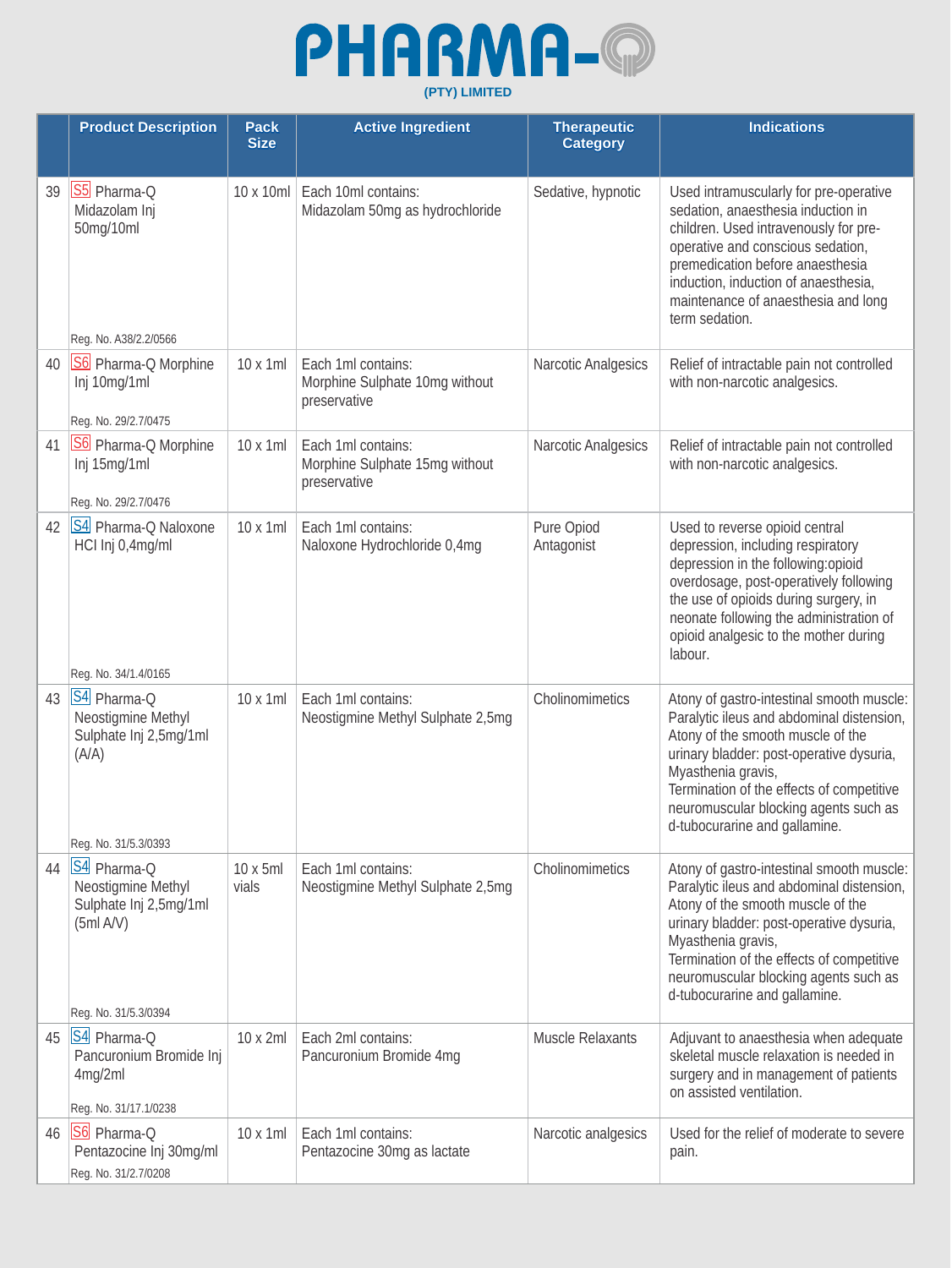## PHARMA-@ **(PTY) LIMITED**

|    | <b>Product Description</b>                                                              | <b>Pack</b><br><b>Size</b> | <b>Active Ingredient</b>                                                       | <b>Therapeutic</b><br><b>Category</b> | <b>Indications</b>                                                                                                                                                                                                                                                                                                                                                                                                                                                                                                                                                                       |
|----|-----------------------------------------------------------------------------------------|----------------------------|--------------------------------------------------------------------------------|---------------------------------------|------------------------------------------------------------------------------------------------------------------------------------------------------------------------------------------------------------------------------------------------------------------------------------------------------------------------------------------------------------------------------------------------------------------------------------------------------------------------------------------------------------------------------------------------------------------------------------------|
| 47 | S6 Pharma-Q Pethidine<br>Inj 100mg/2ml<br>Reg. No. 31/2.9/0085                          | 10 x 2ml                   | Each 2ml contains:<br>Pethidine Hydrochloride 100mg                            | Narcotic Analgesics                   | Relief of severe pain<br>Relief of post operative pain<br>Pain during labour                                                                                                                                                                                                                                                                                                                                                                                                                                                                                                             |
| 48 | S6 Pharma-Q Pethidine<br>Inj 25mg/1ml<br>Reg. No. 31/2.9/0083                           | 10 x 2ml                   | Each 1ml contains:<br>Pethidine Hydrochloride 25mg                             | Narcotic Analgesics                   | Relief of severe pain<br>Relief of post operative pain<br>Pain during labour                                                                                                                                                                                                                                                                                                                                                                                                                                                                                                             |
| 49 | S6 Pharma-Q Pethidine<br>Inj 50mg/1ml<br>Reg. No. 31/2.9/0084                           | $10 \times 1$ ml           | Each 2ml contains:<br>Pethidine Hydrochloride 50mg                             | Narcotic Analgesics                   | Relief of severe pain<br>Relief of post operative pain<br>Pain during labour                                                                                                                                                                                                                                                                                                                                                                                                                                                                                                             |
| 50 | S5 Pharma-Q<br>Promazine Inj 50mg/ml<br>Reg. No. 30/2.6.1/0340                          | $10 \times 1$ ml           | Each 1ml contains:<br>Promazine Hydrochloride 50mg                             | Phenothiazines and<br>Derivatives     | Used for short term management of<br>agitated or disturbed behaviour,<br>alleviation of nausea and vomiting and<br>relief of intractable hiccup.                                                                                                                                                                                                                                                                                                                                                                                                                                         |
| 51 | S6 Pharma-Q Sufentanil<br>Inj 10µg/2ml                                                  | 10 x 2ml                   | Each 1ml contains:<br>Sufentanil citrate equivalent to 5µg<br>sufentanil base  | Narcotic Analgesics                   | Intravenously, as an analgesic adjunct in<br>the maintenance of balanced general<br>anaesthesia in surgical procedures<br>requiring endotracheal intubation and<br>ventilation. Epidural route, used for the<br>management of post-operative pain,<br>thoracic or orthopeadic procedures and<br>caesarian sections. As an analgesic<br>adjunct to epidural bupivacaine with or<br>without adrenaline during labour and<br>vaginal deliveries.                                                                                                                                            |
| 52 | Reg. No. 33/2.7/0397<br>S6 Pharma-Q Sufentanil<br>Inj 50µg/10ml<br>Reg. No. 33/2.7/0398 | 10 x 10ml                  | Each 1ml contains:<br>Sufentanil citrate equivalent to 5µg<br>sufentanil base  | Narcotic Analgesics                   | Intravenously, as an analgesic adjunct in<br>the maintenance of balanced general<br>anaesthesia in surgical procedures<br>requiring endotracheal intubation and<br>ventilation. Epidural route, used for the<br>management of post-operative pain,<br>thoracic or orthopeadic procedures and<br>caesarian sections. As an analgesic<br>adjunct to epidural bupivacaine with or<br>without adrenaline during labour and<br>vaginal deliveries.                                                                                                                                            |
| 53 | <b>S6</b> Pharma-Q Sufentanil<br>Forte Inj 250µg/5ml<br>Reg. No. 33/2.7/0426            | $10 \times 5$ ml           | Each 1ml contains:<br>Sufentanil citrate equivalent to 50µg<br>sufentanil base | Narcotic Analgesics                   | Administered intravenously for the<br>following: Primary anaesthetic for<br>induction and maintenance of<br>anaesthesia with 100% oxygen in<br>cardiac surgery using cardiopulmonary<br>bypass apparatus. An analgesic adjunct<br>in the maintenance of balanced general<br>anaesthesia in cardiac surgery.<br>Epidural route for the following: Post<br>operative pain management following<br>surgery, thoracic, orthopaedic<br>procedures and Caesarean section, an<br>analgesic adjunct to epidural<br>bupivacaine with or without adrenaline<br>during labour & vaginal deliveries. |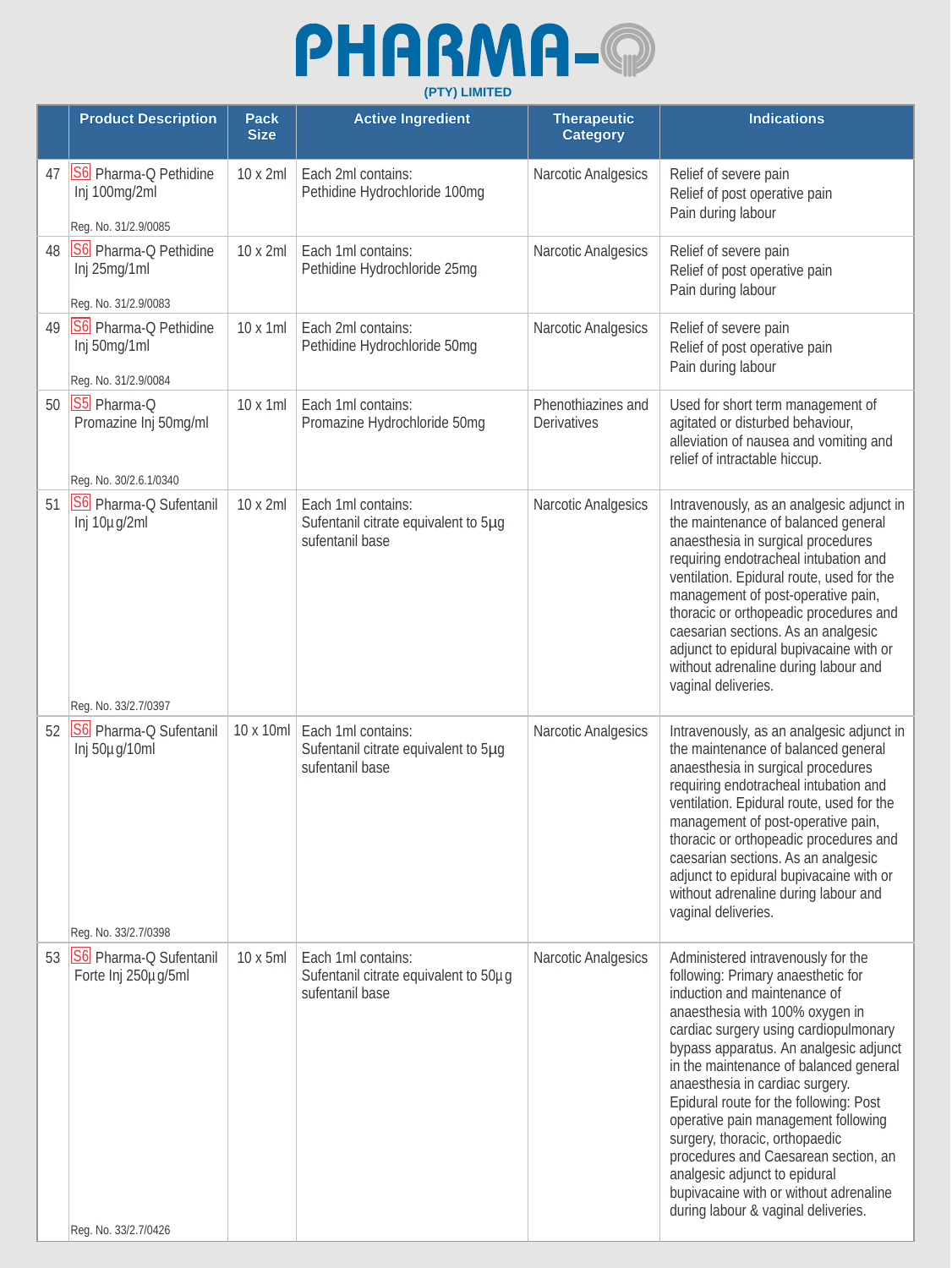

|    | <b>Product Description</b>                                             | <b>Pack</b><br><b>Size</b> | <b>Active Ingredient</b>                                                                                                 | <b>Therapeutic</b><br><b>Category</b>          | <b>Indications</b>                                                                                                                                                                                                         |
|----|------------------------------------------------------------------------|----------------------------|--------------------------------------------------------------------------------------------------------------------------|------------------------------------------------|----------------------------------------------------------------------------------------------------------------------------------------------------------------------------------------------------------------------------|
| 54 | S4 Pharma-Q<br>Suxamethonium Inj<br>100mg/2ml<br>Reg. No. 29/17.1/0716 | 10 x 2ml                   | Each 2ml contains:<br>Suxamethonium Chloride dihydrate<br>100mg                                                          | Muscle Relaxant                                | Adjuvant in surgical anaesthesia for<br>skeletal muscle relaxation, facilitate<br>larngoscopy, bronchoscopy,<br>oesophagoscopy in combination with<br>general anaesthesia.                                                 |
| 55 | S4 Phama-Q Theophylline<br>Inj 250mg/10ml<br>Reg. No. 32/10.2/0333     | 10 x 10ml                  | Each 10ml contains:<br>Aminophylline 250mg                                                                               | Bronchodilator                                 | Bronchospasm associated with asthma,<br>bronchitis and emphysema.<br>Primarily used in emergency situations.                                                                                                               |
| 56 | S4 Pharma-Q<br>Tobramycin Inj 20mg/2ml<br>Reg. No. 31/20.1.1/0155      | 10 x 2ml                   | Each 2ml contains:<br>Tobramycin 20mg as sulphate                                                                        | <b>Broad and Medium</b><br>Spectrum antibiotic | Used in combination to treat life-<br>threatening infections due to sensitive<br>gram-negative organisms. Treatment and<br>prophylaxis of endocarditis due to<br>streptococci, enterococci and sometimes<br>staphylococci. |
| 57 | S4 Pharma-Q<br>Tobramycin Inj 80mg/2ml<br>Reg. No. 31/20.1.1/0156      | 10 x 2ml                   | Each 2ml contains:<br>Tobramycin 80mg as sulphate                                                                        | <b>Broad and Medium</b><br>Spectrum antibiotic | Used in combination to treat life-<br>threatening infections due to sensitive<br>gram-negative organisms. Treatment and<br>prophylaxis of endocarditis due to<br>streptococci, enterococci and sometimes<br>staphylococci. |
| 58 | S3 Pharma-Q Verapamil<br>Inj 5mg/2ml<br>Reg. No. 29/7.1.4/0666         | 10 x 2ml                   | Each 2ml contains:<br>Verapamil Hydrochloride 5mg                                                                        | Vasodilator                                    | Used when oral therapy is not feasible,<br>control of supraventricular<br>tachyarrhythmias, management of<br>classical and variant angina pectoris,<br>used in the treatment of hypertension.                              |
| 59 | S1 Pharma-Q Water for<br>Injection 2ml<br>Reg. No. 29/34/0717          | 10 x 2ml                   | Each 2ml contains:<br>Water for injections 2ml<br>Sterile and pyrogen free                                               | Solvent                                        | As a solvent for parenteral products such<br>as sterile solids, for dilution of a<br>concentrated solution.                                                                                                                |
| 60 | S1 Pharma-Q Water for<br>Injection 5ml<br>Reg. No. 29/34/0717          | 10 x 5ml                   | Each 5ml contains:<br>Water for injections 5ml<br>Sterile and pyrogen free                                               | Solvent                                        | As a solvent for parenteral products such<br>as sterile solids, for dilution of a<br>concentrated solution.                                                                                                                |
| 61 | S1 Pharma-Q Water for<br>Injection 10ml<br>Reg. No. 29/34/0717         | 10 x 10ml                  | Each 10ml contains:<br>Water for injections 10ml<br>Sterile and pyrogen free                                             | Solvent                                        | As a solvent for parenteral products such<br>as sterile solids, for dilution of a<br>concentrated solution.                                                                                                                |
| 62 | <b>SO</b> Tantol Surgical Scrub<br>Ref. No. G1880 (Act 101/1965)       | 1Litre                     | Each 100g contains:<br>Irgasan D.P 300 0,256g<br>Phenoxyethanol 0,304g                                                   | Disinfectant Skin<br>Scrub                     | General purpose skin scrub.                                                                                                                                                                                                |
| 63 | <b>Tantol Skin Lotion</b><br>Ref. No. G1879 (Act 101/1965)             | 50ml<br>250ml<br>500ml     | Each 100g contains:<br>Propylene Glycol 0,544g<br>Petroleum Jelly 0,348g<br>Silicone 0,13g<br>Light Liquid Paraffin5.22g | <b>Emollient</b> and<br>Protectives            | A non-greasy lubricating skin lotion.                                                                                                                                                                                      |
| 64 | S4 Pharma-Q<br>Lamivudine Syrup<br>Reg. No. 42/20.2.8/0565             | 240ml                      | Each 1ml contains:<br>Lamivudine 10mg                                                                                    | <b>Antiviral Agent</b>                         | Antiretroviral combination therapy for the<br>treatment of HIV infected patients.                                                                                                                                          |
| 65 | S4 Pharma-Q<br>Zidovudine Syrup 50mg<br>Reg. No. 42/20.2.8/0047        | 200ml                      | Each 5ml contains:<br>Zidovudine 50mg                                                                                    | <b>Antiviral Agent</b>                         | In combination with other Antiretroviral<br>Agents for the treatment of HIV infection<br>in adults, children and mothers who are<br>not breast feeding.                                                                    |